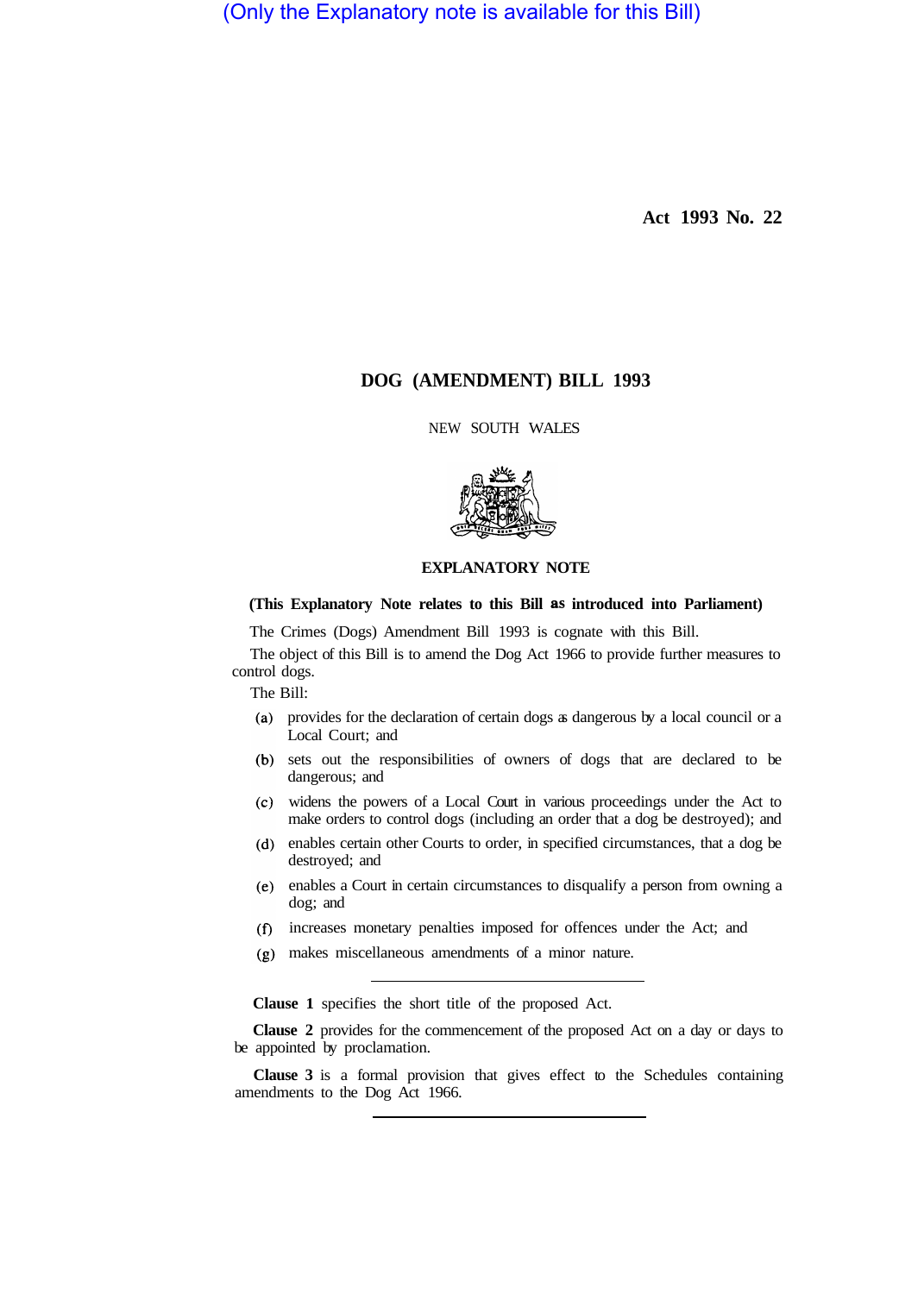*Dog (Amendment) 1993 [Act 1993 No. 22]* 

### **SCHEDULE 1—AMENDMENTS RELATING TO THE CONTROL OF DANGEROUS DOGS**

**Schedule 1 (5)** inserts new Divisions 2–5 in Part 2.

#### **Power of councils to declare dogs dangerous**

Proposed Division 2 (Power of councils to declare dogs dangerous) will allow a council to declare a dog to be dangerous. A declaration may be made on a number of grounds (e.g. the dog has previously attacked a person or an animal without provocation as defined for the purposes of the Act).

The owner of the dog will be entitled to lodge an objection with the council that proposes to make the declaration and may appeal to a Local Court against the making of such a declaration.

A council may revoke a declaration made by it on the application of the owner concerned. The owner may appeal to a Local Court against the refusal of the council to revoke the declaration.

On appeal, a Local Court may confirm the decision of the council or revoke the declaration.

#### **Power of Local Court to declare dogs dangerous**

Proposed Division 3 (Power of Local Court to declare dogs dangerous) will enable a Local Court in certain proceedings under the Act to declare a dog to be dangerous. A Local Court will be able to revoke a declaration made by it on the application of the owner of the dog concerned.

#### **Orders for the control or destruction of dangerous dogs etc.**

Proposed Division 4 (Destruction and control orders) will extend the circumstances in which a Local Court can make certain orders to control a dog. At present, a Local Court may make an order for the destruction of a dog, or to control a dog, in limited circumstances (e.g. the owner has been convicted of an offence under section 6 which deals with dogs attacking or injuring persons or animals). The proposed Division enables the Court, for example, to make a destruction order if the owner of a, dog declared to be dangerous does not comply with an obligation imposed on the owner to control the dog.

The proposed Division will also enable a Court that deals on indictment with an offence under section 35A of the Crimes Act 1900 relating to certain attacks on persons by dogs (as proposed to be inserted by the Crimes (Dogs) Amendment Bill 1993) to make an order for the destruction of the dog concerned in certain circumstances.

An owner who does not comply with a destruction or control order will be guilty of an offence and liable to a maximum penalty of 10 penalty units (currently \$1,000).

#### **Responsibilities of owners of dangerous dogs**

Proposed Division 5 (Responsibilities of owners of dangerous dogs) will provide that the owner of a dog in respect of which there is a declaration in force must comply with certain requirements to keep the dog under control (e.g. the dog must be restrained at the place where the dog is ordinarily kept to prevent it from attacking any person or another animal). The owner of such a dog who does not comply with those control requirements will be guilty of an offence and liable to a maximum penalty of 10 penalty units (currently \$1,000).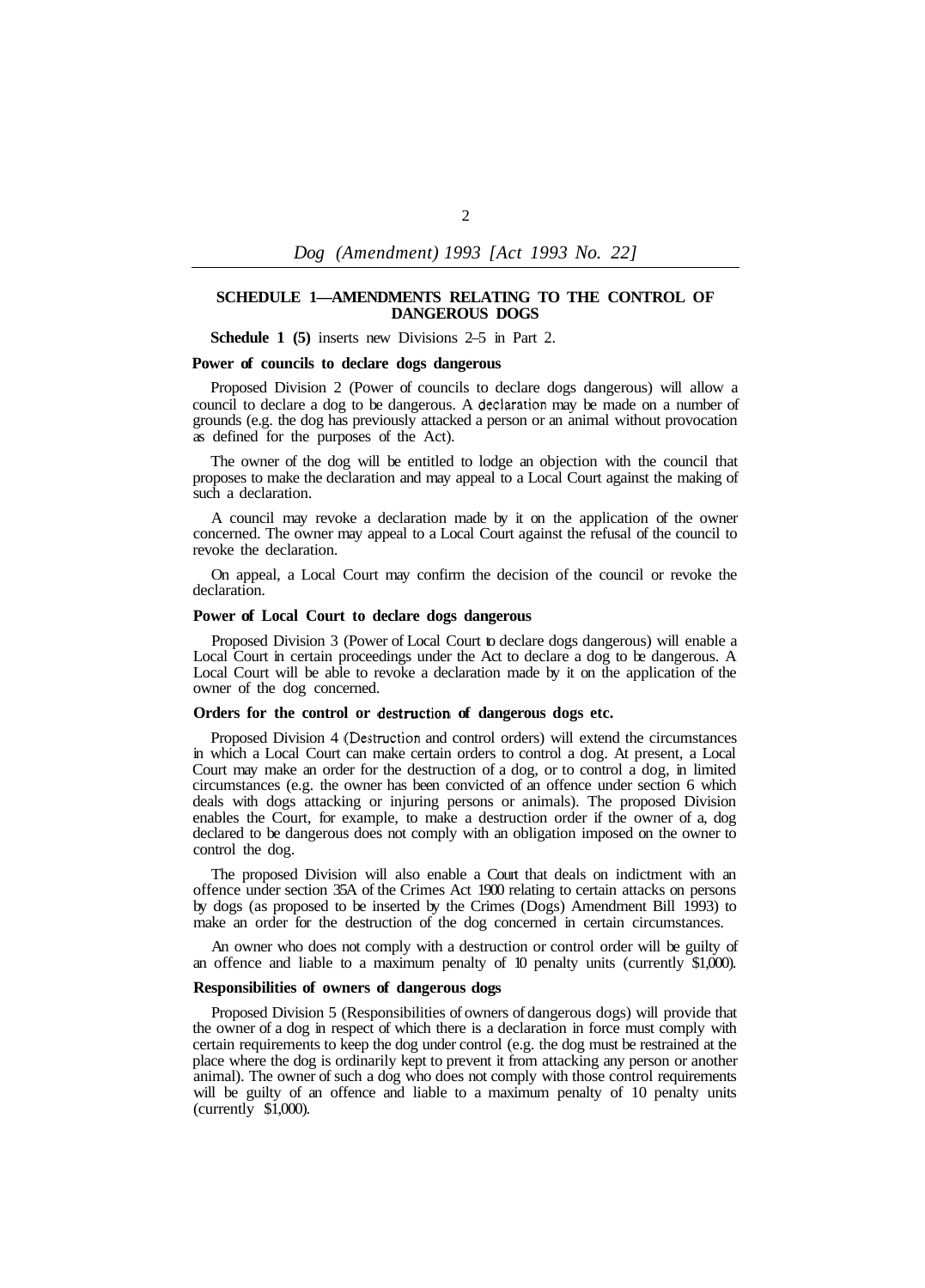# *Dog (Amendment) I993 [Act I993 No. 22]*

Proposed section 9U makes it clear that a person may be convicted of only one offence under certain provisions of the Act and proposed section 9T (which imposes requirements relating to the control of dangerous dogs) even though the circumstances would otherwise expose the person to conviction for more than one offence.

Proposed section 9V ensures that in the event of an inconsistency between proposed section 9T and the provisions of any agreement, covenant or instrument, proposed section 9T will prevail to the extent of the inconsistency.

Proposed section 9W provides that the mere fact that a dog has been declared to be dangerous does not affect the civil liability of the owner of the dog in any proceedings (other than those under the Act).

#### **Definition of provocation**

**Schedule 1 (1)** inserts a definition of "provocation" for the purposes of the Act. A dog may be provoked by a person or by an animal.

Provocation of a dog by a person will include teasing, tormenting or abusing the dog, any act of cruelty towards the dog, entry (without lawful excuse) on any land, vehicle or premises of which the owner of the dog is an occupier or on which the dog is ordinarily kept or attacking the owner of the dog, or any person towards whom the dog could reasonably be expected to be protective, in front of the dog.

Provocation of a dog by an animal will include an attack on the dog made by the other animal or the entry of the other animal on any land, vehicle or premises of which the owner of the dog is an occupier or on which the dog is ordinarily kept.

Consequently, a dog will not be able to be declared dangerous if the dog attacked a person who, without lawful excuse, entered premises occupied by the owner of the dog.

Consequential amendments are made as a result of the insertion of the definition **(Schedule 1 (4) (a), (8)** and **(9) (b))** and the insertion of Divisions 2-5 of Part 2 **(Schedule 1 (2), (4) (b), (6), (9) (a)** and **(10)).** 

#### **Offences relating to the registration of dogs**

**Schedule 1 (3)** will amend section 5. **Schedule 1 (3) (b)** will require the owner of a dog declared to be dangerous to register the dog irrespective of its age (currently the owner of a dog is not required to register the dog if it is less than 6 months old). **Item (3) (a)** is consequential on this amendment.

**Schedule 1 (3) (c)** will provide that the owner of a dog declared to be dangerous who fails to register the dog is liable to a maximum penalty of 10 penalty units (currently \$1,000). The amendment will also provide that the maximum penalty for any other offence under the section is 5 penalty units (currently \$500).

### **Offences relating to attacks by dangerous dogs**

Currently the owner of a dog is not guilty of an offence under section 6 of the Act if the owner's dog attacks a person or an animal on any land, vehicle or premises occupied by the owner or on which the dog is ordinarily kept. Also, the owner is not liable in damages for any injury to a person or another animal, or for any damage to the clothing of a person, caused by the dog on such land, vehicle or premises (sections 20 and 20B).